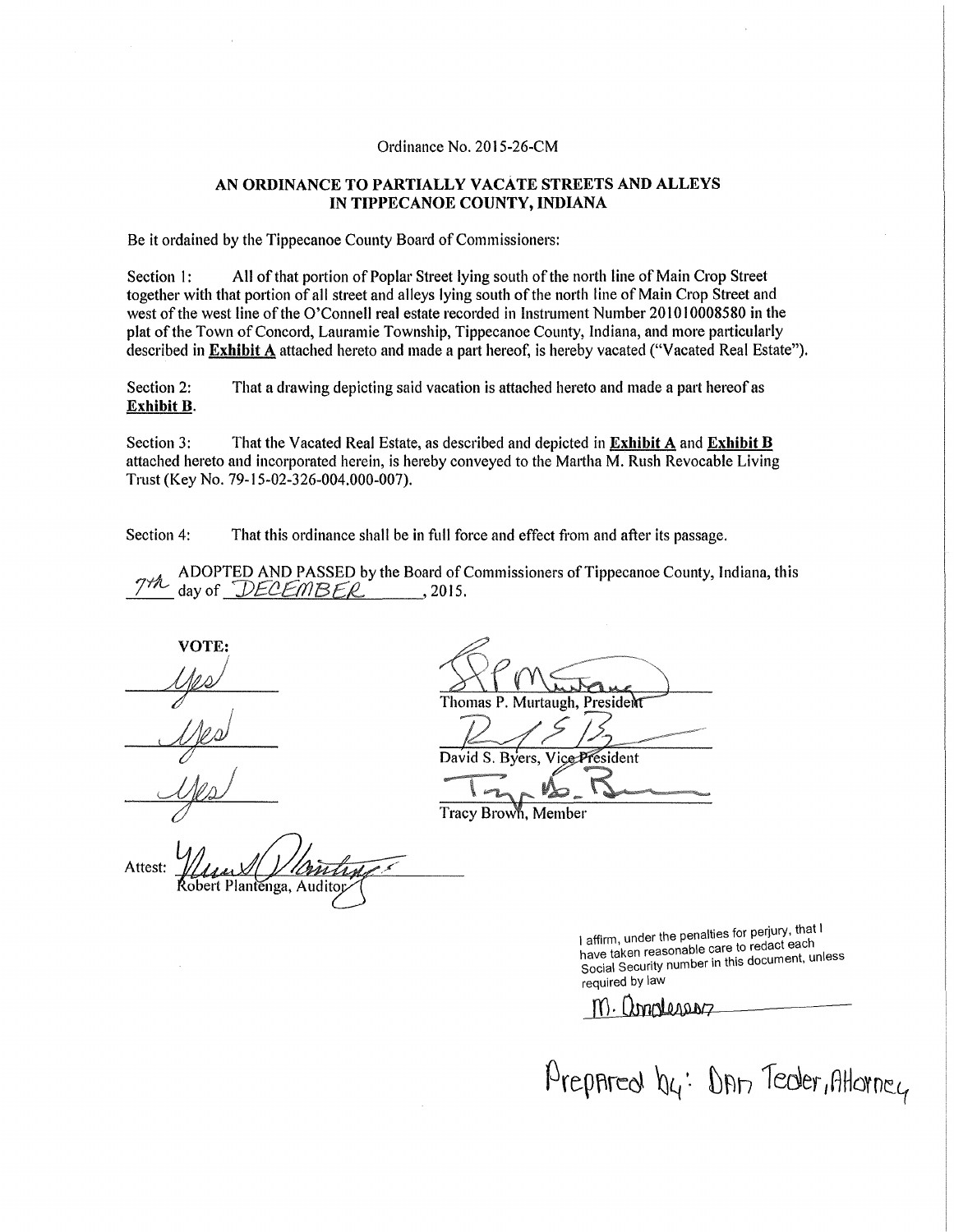## EXHIBIT A

A patt of the Southwest Quarter of Section Two (2), Township Twenty-One (21) North, Range Four (4) West, Lauramie Township, Tippecanoe County, Indiana and a part of A Plat of the Town of Concord, recorded in Deed Book D, Page 61; said part being within the extents of the Martha M. Rush Revocable Living Trust real estate recorded August 29, 2005 as Instrument Number 200505020678 and is more completely described as follows:

AH of that pottion of Poplar Street lying south of the north line of said Main Crop Street together with that portion of all streets and alleys in said plat lying south of the north line of said Main Crop Street and west of the west line of the O'Connell real estate recorded in Instrument Number 201010008580; containing in all, 1.4 acres, more or less.

SUBJECT TO ALL EASEMENTS, RESTRICTIONS AND RIGHTS-OF-WAY OF RECORD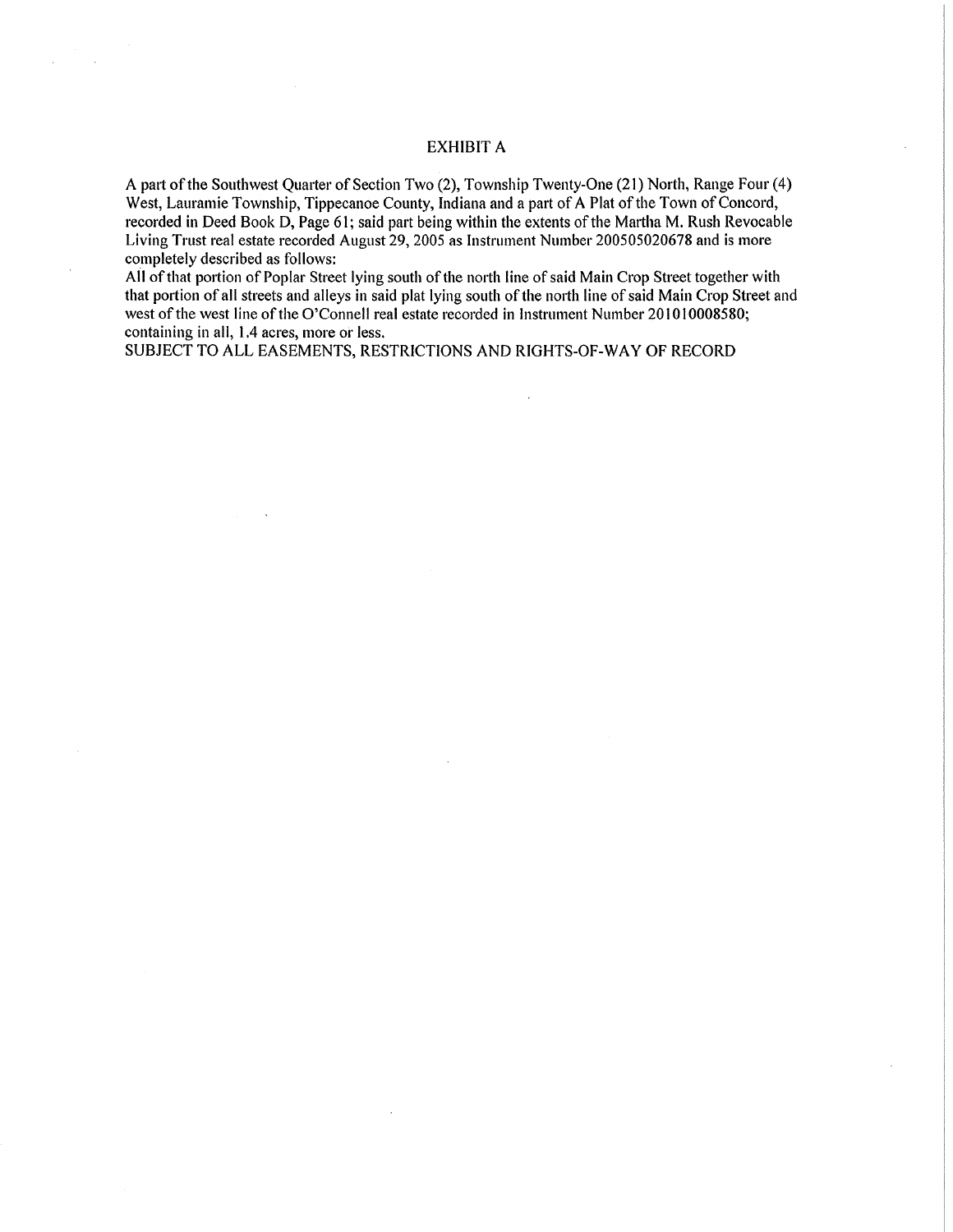| <b>ADJOINING TITLE <math>\mathbb A</math></b> |                                              |                    |                          |  |  |  |
|-----------------------------------------------|----------------------------------------------|--------------------|--------------------------|--|--|--|
| <b>PARCEL</b>                                 | <b>OWNER</b>                                 | <b>INSTRUMENT#</b> | KEY#                     |  |  |  |
|                                               | MARTHA M. RUSH REVOCABLE LIVING TRUST        | 200505020678       | 79-15-02-326-004.000-007 |  |  |  |
| $\overline{2}$                                | <b>MARTHA M. RUSH REVOCABLE LIVING TRUST</b> | 200505020678       | 79-15-02-300-001.000-007 |  |  |  |
| 3                                             | <b>JASON L. &amp; ANDREA K. O'CONNELL</b>    | 201010008580       | 79-15-02-326-005.000-007 |  |  |  |
| 4                                             | <b>JASON L. &amp; ANDREA K. O'CONNELL</b>    | 201010008580       | 79-15-02-326-006.000-007 |  |  |  |
| 5                                             | <b>CHARLES &amp; SHELLY A HATKE</b>          | 198908912771       | 79-15-02-326-007.000-007 |  |  |  |
| 6                                             | <b>CHARLES &amp; SHELLY A HATKE</b>          | 198908912771       | 79-15-02-326-001.000-007 |  |  |  |
| 7                                             | <b>SCOTT &amp; MERRI ANNE WRIGHT</b>         | 200909019290       | 79-15-02-326-003.000-007 |  |  |  |



THIS DRAWING DOES NOT REPRESENT A BOUNDARY SURVEY AND IS INTENDED FOR REFERENCES PURPOSES ONLY.



|          | the control of the control of the control of the control of the control of the control of the control of the control of the control of the control of the control of the control of the control of the control of the control       |                    |                                                                                                                            |                                  |        |
|----------|-------------------------------------------------------------------------------------------------------------------------------------------------------------------------------------------------------------------------------------|--------------------|----------------------------------------------------------------------------------------------------------------------------|----------------------------------|--------|
|          |                                                                                                                                                                                                                                     |                    | <b>VACATION EXHIBIT</b>                                                                                                    |                                  |        |
|          | <b>Design Services Corporation</b><br>Engineering . Surveying . Environmental<br><b>Construction Management</b><br>105 NORTH 10TH STREET . LAFAYETTE, INDIANA<br>phone: (765) 742-1900 · fax: (765) 742-1905<br>www.tbirddesign.com |                    | PART OF THE SOUTHWEST 1/4, SECTION 2, TOWNSHIP 21<br>NORTH, RANGE 4 WEST, LAURAMIE TOWNSHIP, TIPPECANOE<br>COUNTY, INDIANA |                                  |        |
| PROJECT: | I DATE:                                                                                                                                                                                                                             | <b>CHECKED BY:</b> | <b>IDRAWN BY:</b>                                                                                                          | <b>DRAWING FILE:</b>             | SHEET: |
| 15018    | 9/9/2015                                                                                                                                                                                                                            | CSK                | <b>MGF</b>                                                                                                                 | 15018-SURVEY CONCORD STREETS.DWG |        |